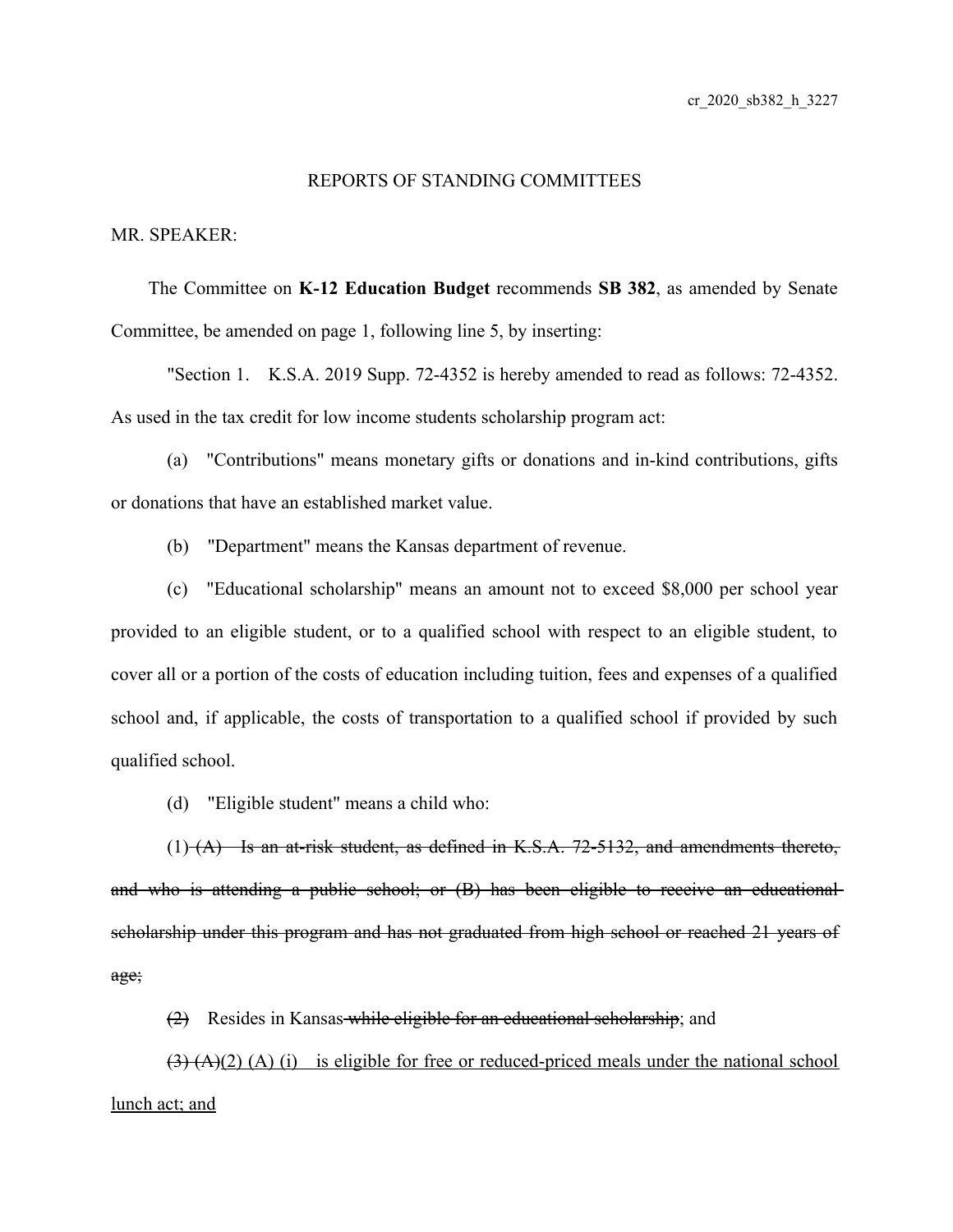2 cr\_2020\_sb382\_h\_3227

(ii) (a) was enrolled in any public school in the previous school year in which an educational scholarship is first sought for the child; or

(B)(b) is eligible to be enrolled in any public school in the school year in which an educational scholarship is first sought for the child and the child is under the age of six years; or

(B) has received an educational scholarship under the program and has not graduated from high school or reached the age of 21 years.

(e) "Parent" includes a guardian, custodian or other person with authority to act on behalf of the child.

(f) "Program" means the tax credit for low income students scholarship program established in K.S.A. 72-4351 through 72-4357, and amendments thereto.

(g) "Public school" means an elementary school that is operated by a school district, and identified by the state board as one of the lowest 100 performing elementary schools with respect to student achievement among all elementary schools operated by school districts for the current school year any school operated by a unified school district organized under the laws of this state.

(h) "Qualified school" means any nonpublic school that:

( 1) Provides education to elementary or secondary students,;

 ( 2) is accredited by the state board or a national or regional accrediting agency that is recognized by the state board for the purpose of satisfying the teaching performance assessment for professional licensure;

( 3) has notified the state board of its intention to participate in the program; and

(4) complies with the requirements of the program. On and after July 1, 2020, a qualifiedschool shall be accredited by the state board or a national or regional accrediting agency that isrecognized by the state board for the purpose of satisfying the teaching performance assessment for professional licensure.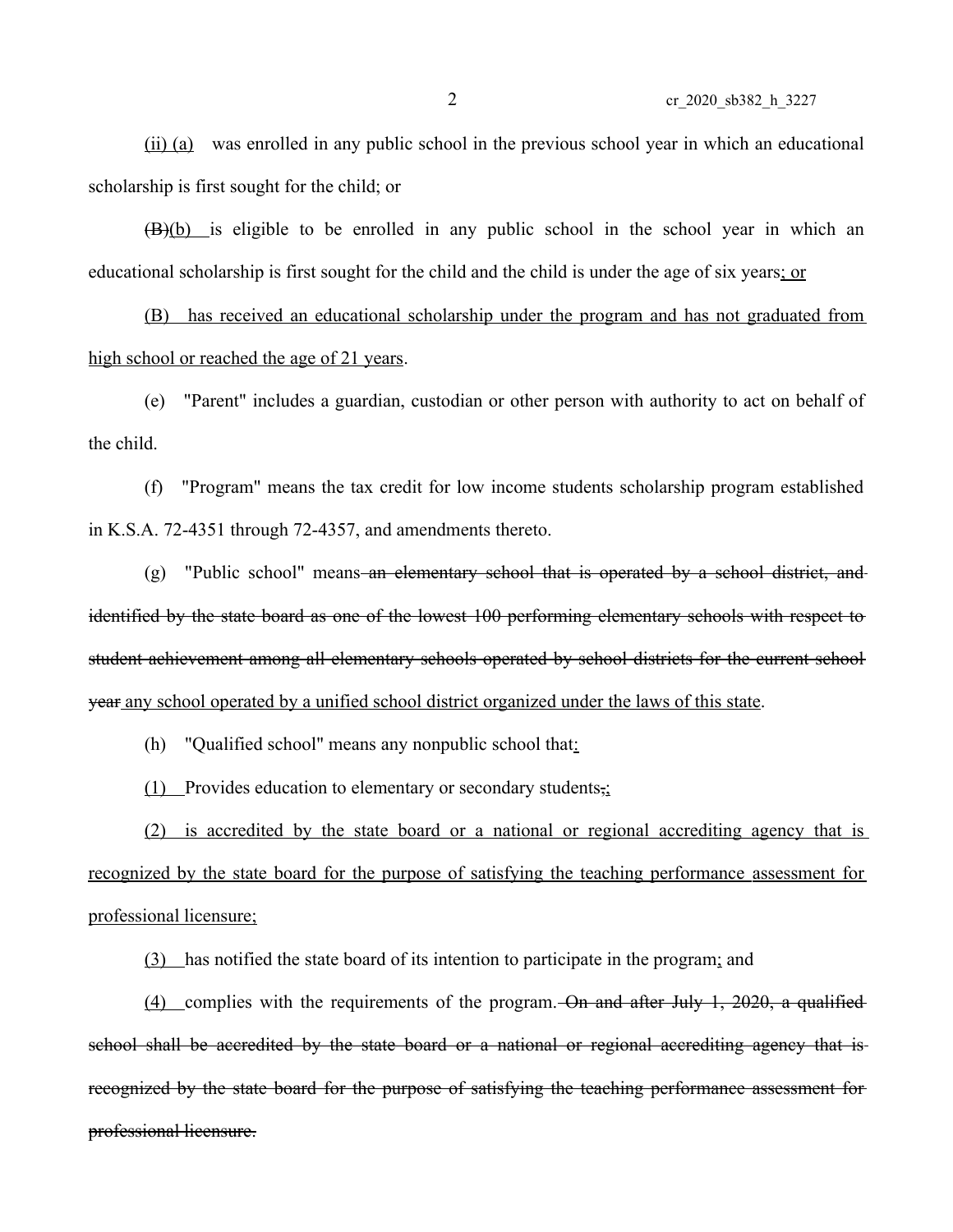(i) "Scholarship granting organization" means an organization that complies with the requirements of this program and provides educational scholarships to eligible students or to qualified schools in which parents have enrolled eligible students.

(j) "School district" or "district" means any unified school district organized and operating under the laws of this state.

(k) "School year" shall have the meaning ascribed thereto means the same as in K.S.A. 72- 5132, and amendments thereto.

(l) "Secretary" means the secretary of revenue.

(m) "State board" means the state board of education.

Sec. 2. K.S.A. 2019 Supp. 72-4354 is hereby amended to read as follows: 72-4354. (a) To be eligible to participate in the program, a scholarship granting organization shall comply with the following:

(1) The scholarship granting organization shall notify the secretary and the state board of the scholarship granting organization's intent to provide educational scholarships;

(2) upon granting an educational scholarship, the scholarship granting organization shall report such information to the state board;

(3) the scholarship granting organization shall provide verification to the secretary that the scholarship granting organization is exempt from federal income taxation pursuant to section  $501(c)(3)$ of the federal internal revenue code of 1986;

(4) upon receipt of contributions in an aggregate amount or value in excess of \$50,000 during a school year, a scholarship granting organization shall file with the state board either:

(A) A surety bond payable to the state in an amount equal to the aggregate amount of contributions expected to be received during the school year; or

(B) financial information demonstrating the scholarship granting organization's ability to pay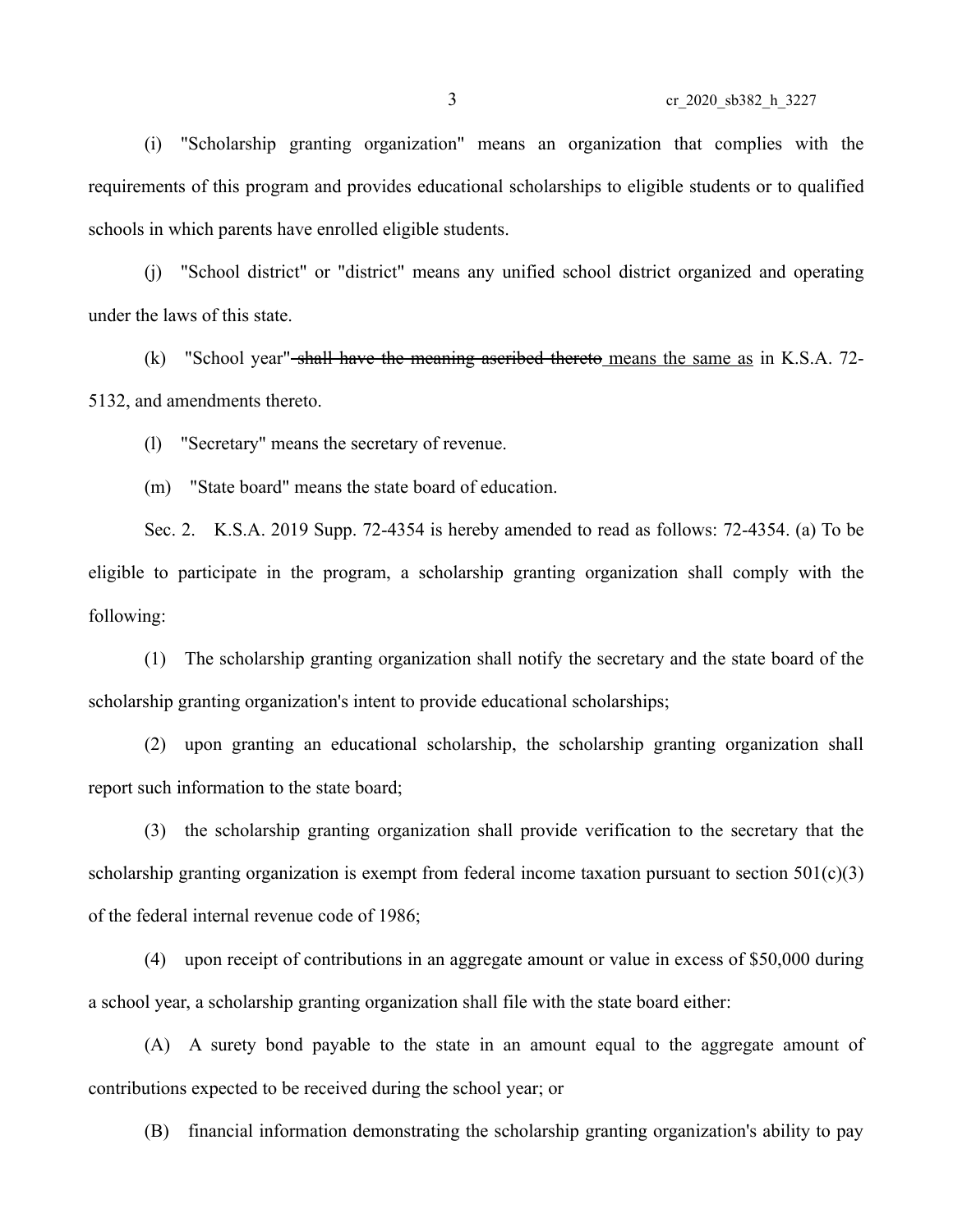an aggregate amount equal to the amount of the contributions expected to be received during the school year, which must be reviewed and approved of in writing by the state board;

(5) scholarship granting organizations that provide other nonprofit services in addition to providing educational scholarships shall not commingle contributions made under the program with other contributions made to such organization. A scholarship granting organization under this subsection shall also file with the state board, prior to the commencement of each school year, either:

(A) A surety bond payable to the state in an amount equal to the aggregate amount of contributions expected to be received during the school year; or

(B) financial information demonstrating the nonprofit organization's ability to pay an aggregate amount equal to the amount of the contributions expected to be received during the school year, which must be reviewed and approved of in writing by the state board;

(6) each qualified school receiving educational scholarships from the scholarship granting organization shall annually certify to the scholarship granting organization its compliance with the requirements of the program;

(7) at the end of the calendar year, the scholarship granting organization shall have its accounts examined and audited by a certified public accountant. Such audit shall include, but not be limited to, information verifying that the educational scholarships awarded by the scholarship granting organization were distributed to qualified schools with respect to eligible students determined by the state board under K.S.A. 72-4353(c), and amendments thereto, and information specified in this section. Prior to filing a copy of the audit with the state board, such audit shall be duly verified and certified by a certified public accountant; and

(8) if a scholarship granting organization decides to limit the number or type of qualified schools who will receive educational scholarships, the scholarship granting organization shall provide, in writing, the name or names of those qualified schools to any contributor and the state board.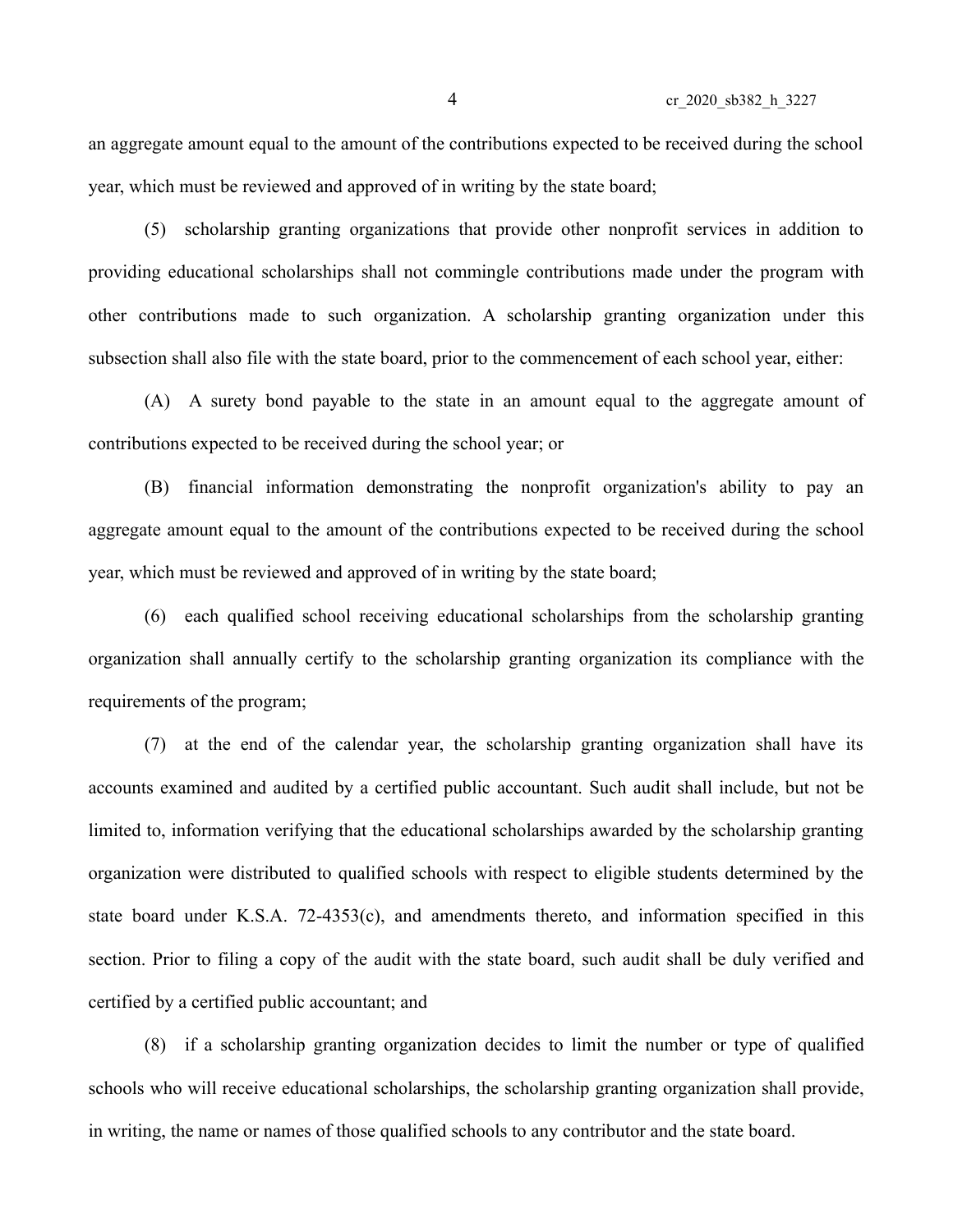(b) No scholarship granting organization shall provide an educational scholarship with respect to any eligible student to attend any qualified school with paid staff or paid board members, or relatives thereof, in common with the scholarship granting organization.

(c) The scholarship granting organization shall disburse not less than 90% of contributions received pursuant to the program in the form of educational scholarships within 36 months of receipt of such contributions. If such contributions have not been disbursed within the applicable 36-month time period, then the scholarship granting organization shall not accept new contributions until 90% of the received contributions have been disbursed in the form of educational scholarships. Any income earned from contributions must be disbursed in the form of educational scholarships.

(d) A scholarship granting organization may continue to provide an educational scholarship with respect to a student who was an eligible student in the year immediately preceding the current school year.

 $(e)$  (e)  $(1)$  A scholarship granting organization shall direct payments of educational scholarships to the qualified school attended by the eligible student or in which the eligible student is enrolled. Payment may be made by check made payable to both the parent and the qualified school or to only the qualified school. If an eligible student transfers to a new qualified school during a school year, the scholarship granting organization shall direct payment in a prorated amount to the original qualified school and the new qualified school based on the eligible student's attendance. If the eligible student transfers to a public school and enrolls in such public school after September 20 of the current school year, the scholarship granting organization shall direct payment in a prorated amount to the original qualified school and the public school based on the eligible student's attendance. The prorated amount to the public school shall be considered a donation and shall be paid to the school district of such public school in accordance with K.S.A. 72-1142, and amendments thereto.

(2) As used in this subsection, the term "public school" means any school operated by a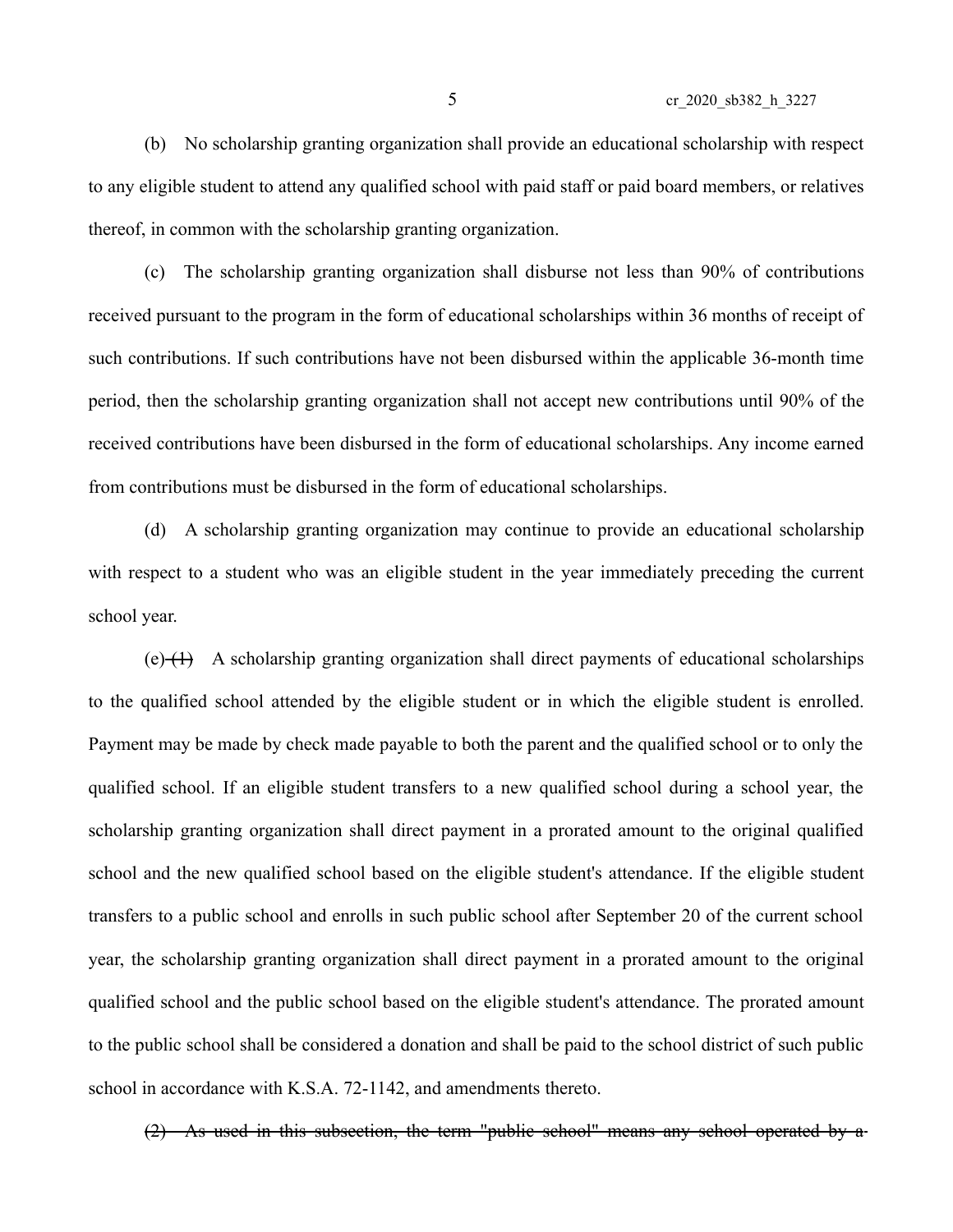6 cr\_2020\_sb382\_h\_3227

school district.

(f) Each qualified school shall provide a link to the state department of education's webpage where the reports prepared pursuant to K.S.A. 72-5170, and amendments thereto, and K.S.A. 2019 Supp. 72-5178, and amendments thereto, for such school are published. The link shall be prominently displayed on the school's accountability reports webpage.

(g) By June 1 of each year, a scholarship granting organization shall submit a report to the state board for the educational scholarships provided in the immediately preceding 12 months. Such report shall be in a form and manner as prescribed by the state board, approved and signed by a certified public accountant, and shall contain the following information:

(1) The name and address of the scholarship granting organization;

(2) the name and address of each eligible student with respect to whom an educational scholarship was awarded by the scholarship granting organization;

(3) the total number and total dollar amount of contributions received during the 12-month reporting period; and

(4) the total number and total dollar amount of educational scholarships awarded during the 12-month reporting period and the total number and total dollar amount of educational scholarships awarded during the 12-month reporting period with respect to eligible students who qualified under K.S.A. 72-4352(d), and amendments thereto.

 $\left(\frac{e}{e}\right)$  No scholarship granting organization shall:

(1) Provide an educational scholarship with respect to an eligible student that is established by funding from any contributions made by any relative of such eligible student; or

(2) accept a contribution from any source with the express or implied condition that such contribution be directed toward an educational scholarship for a particular eligible student.

Sec. 3. K.S.A. 2019 Supp. 72-5178 is hereby amended to read as follows: 72-5178. (a) On or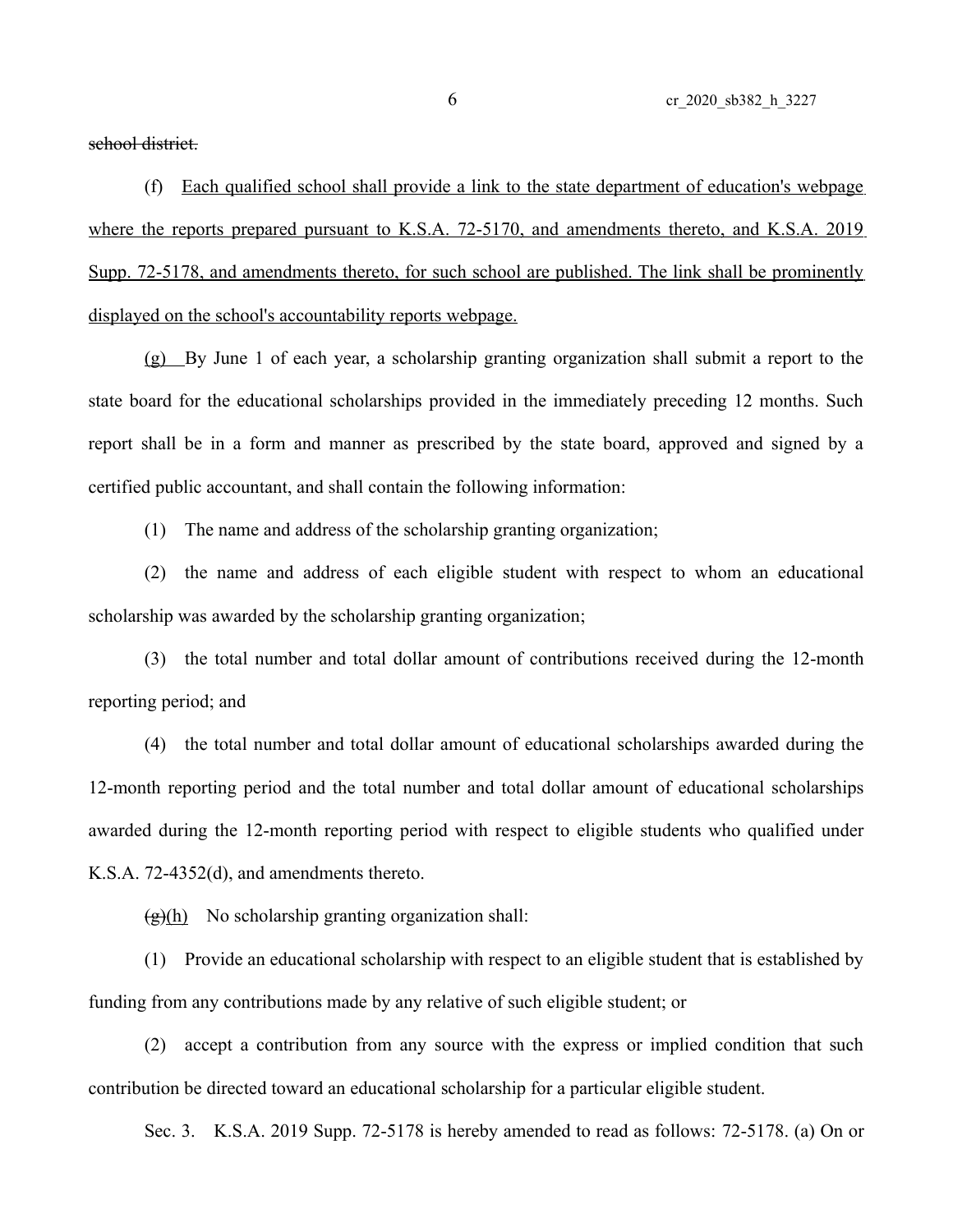before January 15 of each year, the state department of education shall prepare and submit a performance accountability report and a longitudinal achievement report for all students enrolled in public school or accredited nonpublic school in the state, each school district and, each school operated by a school district and each accredited nonpublic school to the governor and to the legislature.

(b) Each performance accountability report shall be prepared in a single-page format containing the information that is required to be reported under the federal elementary and secondary education act, as amended by the federal every student succeeds act, public law 114-95, or any successor federal acts, and the college and career readiness metrics developed and implemented by the state board. The report shall use the categories for achievement identified under the federal every student succeeds act, public law 114-95, or any successor achievement categories. All categories and metrics included in the report shall be clearly defined.

(c) Each longitudinal achievement report shall provide the achievement rates on the state assessments for English language arts, math and science for all students and each student subgroup and the change in achievement rate year-over-year starting with the school year in which the state board first implemented new achievement standards on such state assessments.

(d) All reports prepared pursuant to this section shall be published in accordance with K.S.A. 2019 Supp. 72-1181, and amendments thereto.";

On page 2, in line 16, after " $(A)$ " by inserting "Except as provided in subsection  $(b)(8)$ ,"; in line 18, by striking all after the period; by striking all in lines 19 and 20; in line 21, by striking "such district.";

On page 4, in line 31, by striking "2015," and inserting "2020:

 $(A)$ ";

Also on page 4, in line 35, before the period by inserting "; and

(B) in determining the amount of the AVPP of a school district, the state board shall exclude the